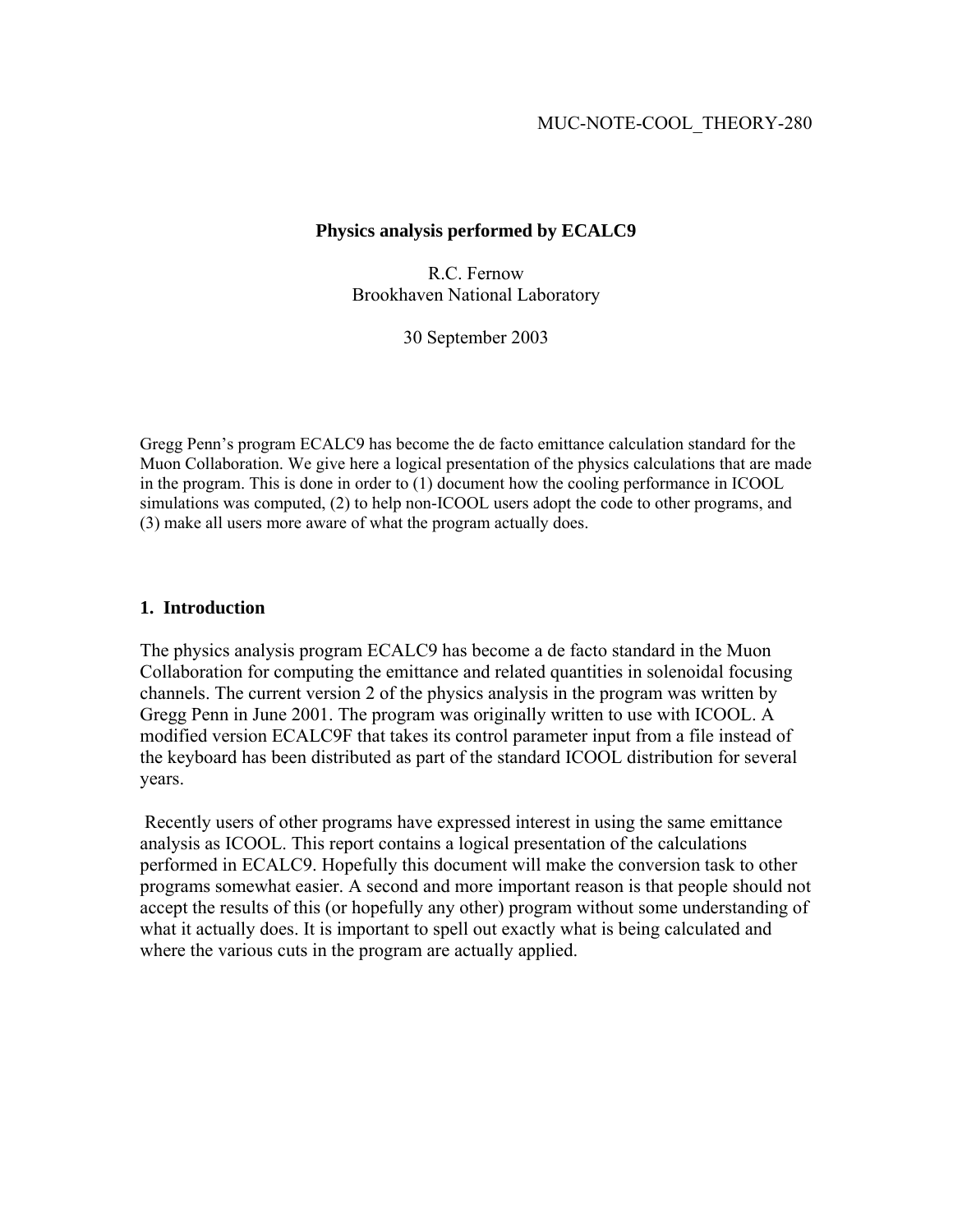# **2. Program structure**

Calculations in the program are controlled with data from the file ECALC9F.INP with input variables given in Table 1.

| variable         | meaning                           | units      |
|------------------|-----------------------------------|------------|
| <b>USEPTYPE</b>  | particle type                     | $2 =$ muon |
| <b>PZMIN</b>     | minimum $pZ$ in analysis          | GeV/c      |
| <b>PZMAX</b>     | maximum $pZ$ in analysis          | GeV/c      |
| <b>TRANSCUTA</b> | transverse acceptance cut         | m rad      |
| <b>TRANSCUTB</b> | $2nd$ transverse acceptance cut   | m rad      |
| <b>LONGCUT</b>   | longitudinal acceptance cut       | m rad      |
| <b>RFFREQ</b>    | RF frequency                      | <b>MHz</b> |
| <b>SIGMA CUT</b> | standard deviations for           | #          |
|                  | acceptance cut                    |            |
| <b>PZCORR</b>    | correct for transverse amplitude- | (logical)  |
|                  | momentum correlation?             |            |

*Table 1: Variables defined in ECALC9F.INP* 

The main program has an outer loop over geometry regions, which have constant values of the longitudinal coordinate *z*. There is an inner loop over particles, which is used to exclude some particles from further analysis and to redefine the time variable. The variables read in from the output of a tracking program (e.g. FOR009.DAT for ICOOL) are

- 1. region number
- 2.  $B<sub>Z</sub>$  on-axis
- 3. x, y, z
- 4.  $p_X$ ,  $p_Y$ ,  $p_Z$
- 5. time

The maximum number of input particles is 100K. Particles are immediately rejected if

- 1. error flag is not zero
- 2. particle type is not USEPTYPE
- 3. this is the reference particle
- 4.  $p_Z < PZMIN$
- 5.  $p_Z > PZMAX$

The time variable for each particle is changed from the absolute time used by ICOOL to time *t* relative to the reference particle

 $t = t_{abs} - t_{ref}$ 

If RFFREQ (*f*) is given, the time is further adjusted modulo the period of the RF wave.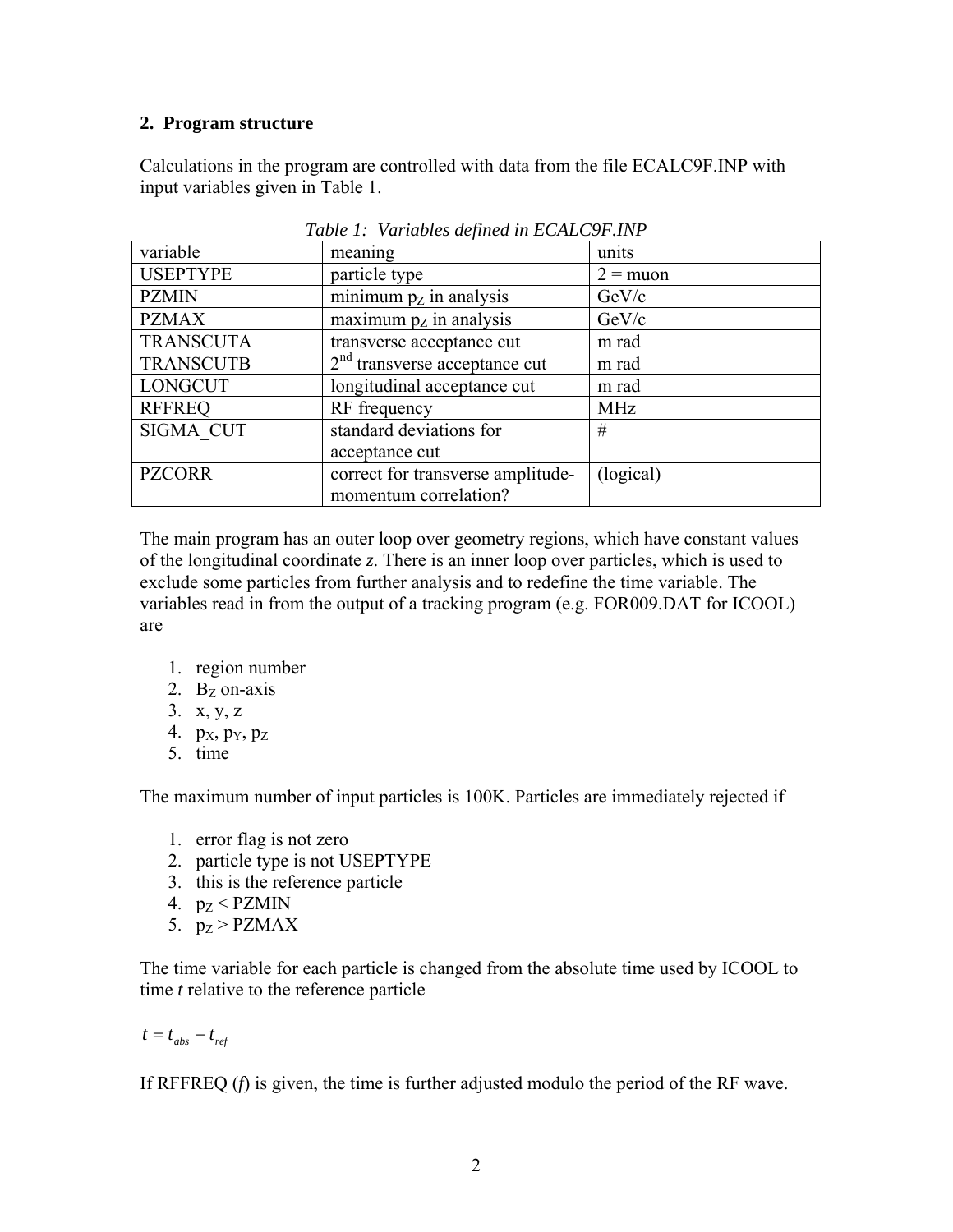This is done using the pseudocode

count = 0.5 + t f if( count < 0 ) then count = count – 1 t = t - INT(count) / f

Once the particle loop is completed, the physics quantities for this region are computed by calling the subroutine EMIT.

# **3. Subroutine EMIT**

The numbered equations in this section are the computed variables that are written out to ECALC9F.DAT at the completion of each call to this subroutine.

# **3.1 First loop over particles**

The first loop in EMIT is mainly used to compute transverse quantities. The expectation value of a quantity *q* is defined as

$$
\left\langle q\right\rangle =\frac{\sum\limits_{i=1}^{N}q_{i}w_{i}}{\sum\limits_{i=1}^{N}w_{i}}
$$

where  $w_i$  is the weight. ECALC9 first uses the tracking variables  $\{x, y, t, p_x, p_y, E\}$ . The quantities

$$
\begin{array}{c}\n\langle x \rangle \\
\langle y \rangle \\
\langle p_z \rangle\n\end{array} \tag{1-3}
$$

are computed for output. The 6-dimensional covariance matrix *M* is computed from the six tracking variables

$$
M_{i,j} = \langle q_i q_j \rangle - \langle q_i \rangle \langle q_j \rangle
$$

The standard deviations of the time and energy follow directly

$$
\sigma_t = \sqrt{M_{3,3}}
$$
  
\n
$$
\sigma_E = \sqrt{M_{6,6}}
$$
\n(4-5)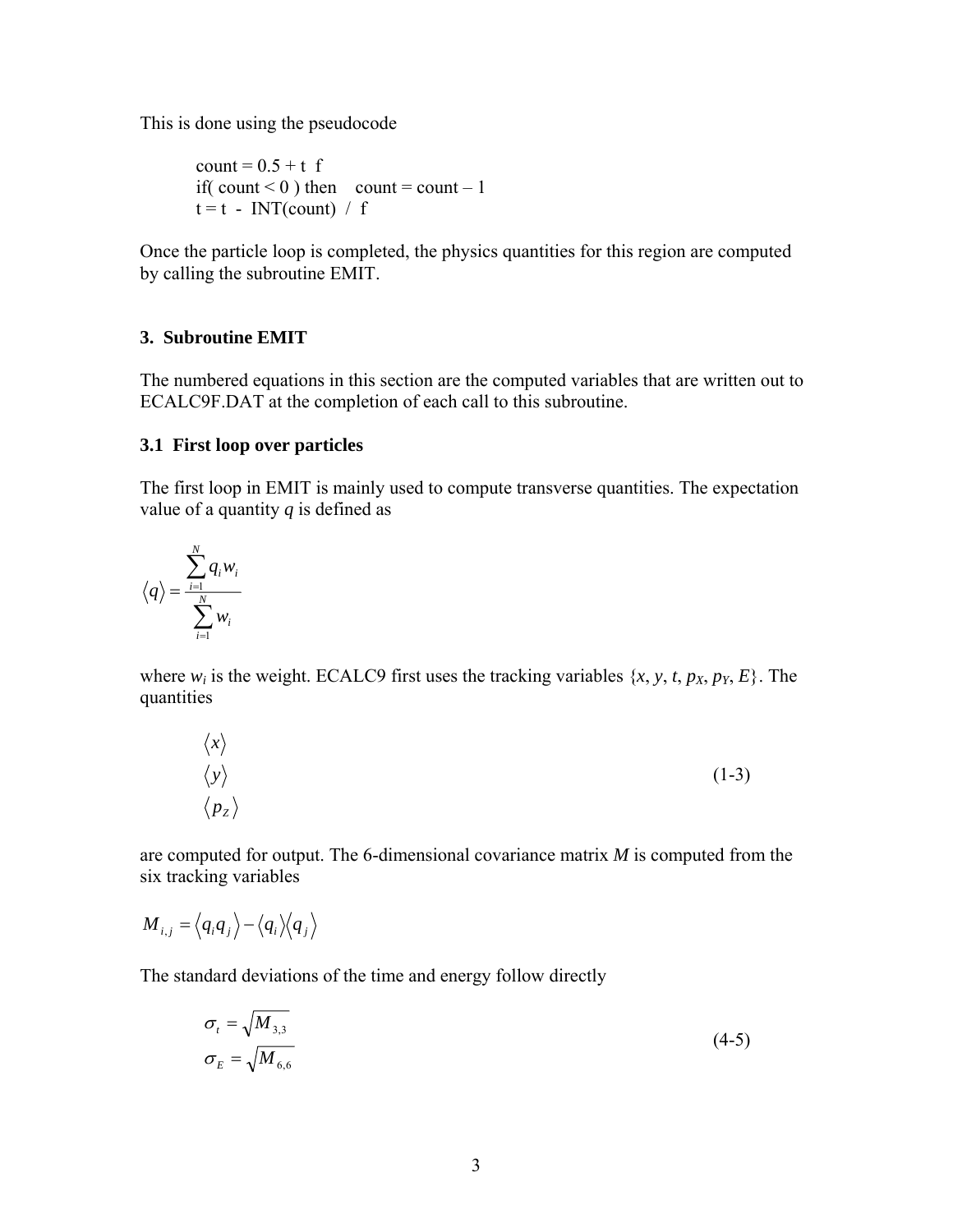The dispersions are calculated from

$$
D_{X} = M_{1,6} \frac{\langle E \rangle}{M_{6,6}}
$$
  
\n
$$
D_{Y} = M_{2,6} \frac{\langle E \rangle}{M_{6,6}}
$$
  
\n
$$
D_{R} = (\langle ER \rangle - \langle E \rangle \langle R \rangle) \frac{\langle E \rangle}{M_{6,6}}
$$
  
\n
$$
D_{R^{2}} = (\langle ER^{2} \rangle - (M_{1,1} + M_{2,2}) \langle E \rangle) \frac{\langle E \rangle}{M_{6,6}}
$$
 (6-9)

where

$$
R = \sqrt{x^2 + y^2}
$$

The 6-dimensional normalized emittance is

$$
\varepsilon_{6N} = \frac{c}{m^3} \sqrt{\det(M)} \tag{10}
$$

The transverse normalized emittance is found by computing a second covariance matrix  $M<sup>T</sup>$  made up from the four tracking variables {*x*, *y*, *p<sub>X</sub>*, *p<sub>Y</sub>*}.

$$
\varepsilon_{\scriptscriptstyle TN} = \frac{1}{m} \sqrt{\sqrt{\det(M^T)}} \tag{11}
$$

Define the solenoidal strength parameter

$$
\kappa = \frac{eB_z}{2\langle p_z \rangle}
$$

and the mechanical angular momentum

$$
L_m = \langle xp_Y \rangle - \langle yp_X \rangle
$$

Then the canonical angular momentum is

$$
L_c = L_m + \frac{eB_z}{2} \left( \left\langle x^2 \right\rangle + \left\langle y^2 \right\rangle \right)
$$
 (12)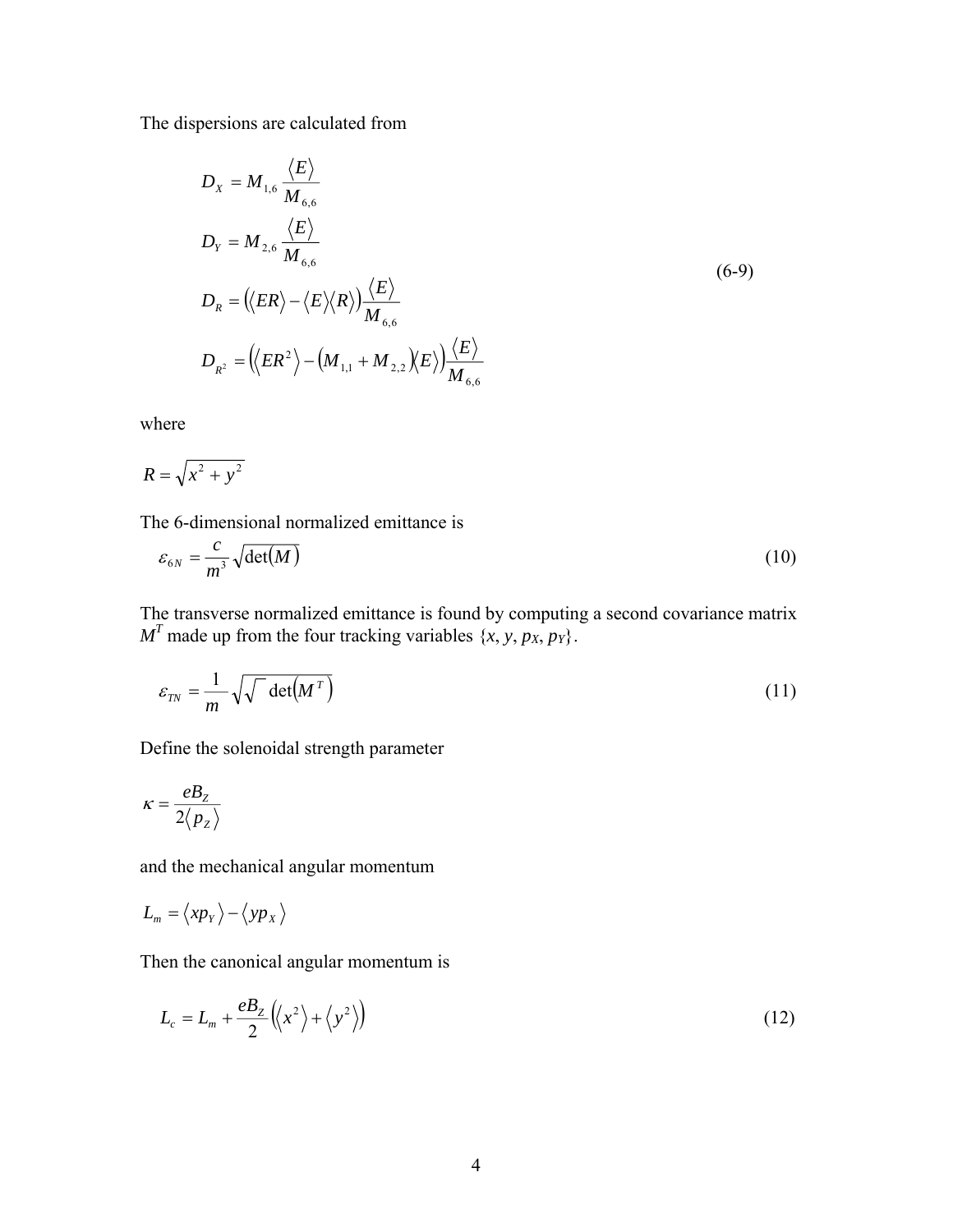The dimensionless canonical angular momentum is

$$
L_{d} = \frac{\left[M_{1,5} - M_{2,4} + \frac{eB_Z}{2} \left(M_{1,1} + M_{2,2}\right)\right]}{2m\varepsilon_{TN}}
$$
\n(13)

The Courant-Snyder transverse beta function is

$$
\beta_T = \frac{\left(M_{1,1} + M_{2,2}\right)\left(p_Z\right)}{2m\varepsilon_{TN}}\tag{14}
$$

while the transverse alpha function is

$$
\alpha_{T} = -\frac{\left(M_{1,4} + M_{2,5}\right)}{2m\varepsilon_{TN}}\tag{15}
$$

and the transverse gamma function is

$$
\gamma_T = \frac{M_{4,4} + M_{5,5}}{2m\varepsilon_{TN}} \langle p_z \rangle
$$

# **3.2 Second loop over particles**

The second loop in EMIT is used to compute longitudinal quantities. First transverse particle variables are corrected for any mean values

$$
x_c = x - \langle x \rangle
$$

and so forth. The transverse amplitude (squared) for each particle is computed from

$$
A_T^2 = \frac{1}{m} \bigg[ \frac{\beta_T}{\langle p_z \rangle} \Big( p_{xc}^2 + p_{yc}^2 \Big) + \gamma_T \big\langle p_z \big\rangle \Big( x_c^2 + y_c^2 \Big) + 2 \alpha_T \big( x_c p_{xc} + y_c p_{yc} \big) + 2 \big( \beta_T \kappa - L_d \big) \big( x_c p_{yc} - y_c p_{xc} \big) \bigg]
$$

A third covariance matrix  $M<sup>L</sup>$  is computed using the three variables  $\{t, E, A_T^2\}$ . There are then two branches, depending on how the user has set the parameter PZCORR.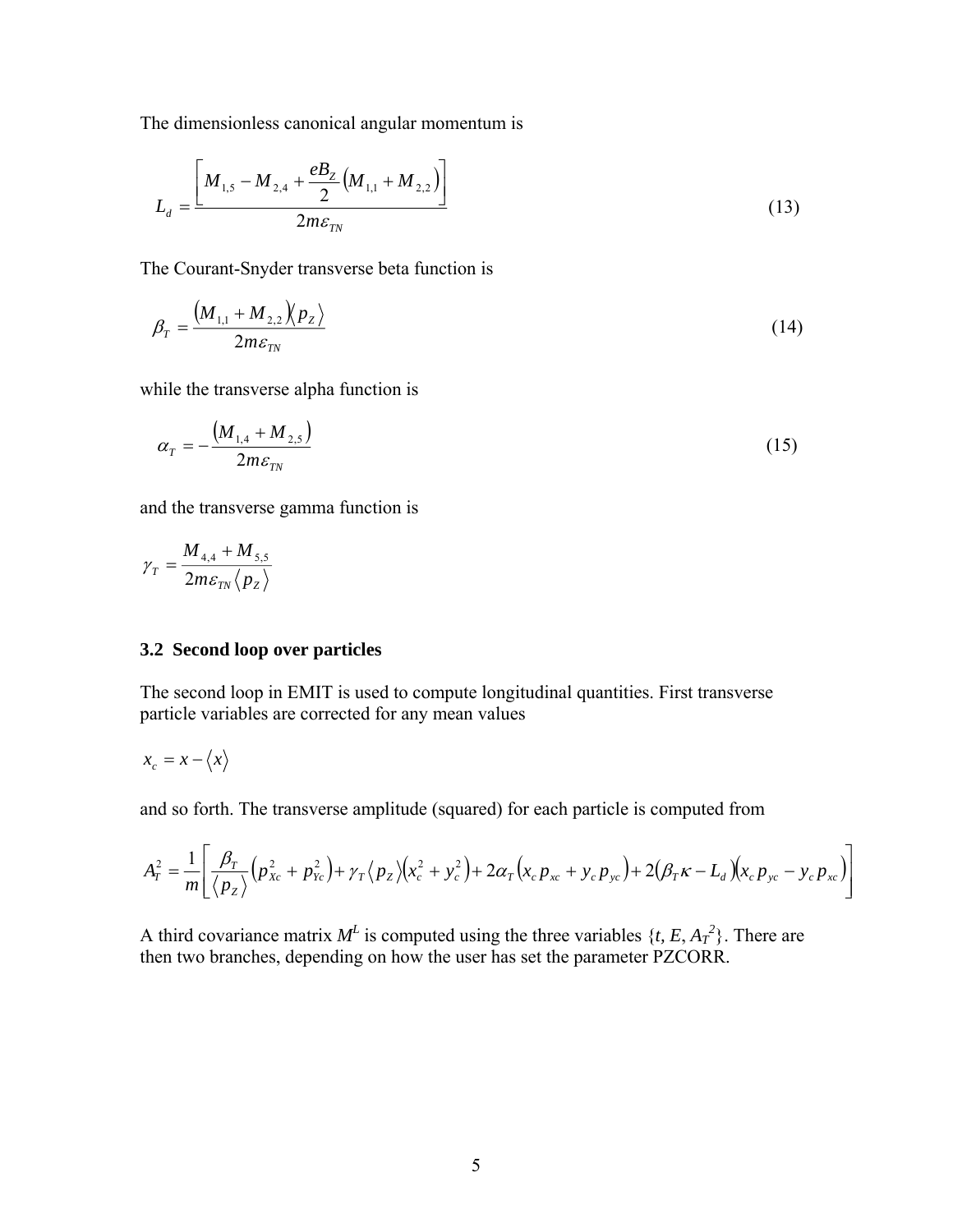# **3.2.1 PZCORR = false**

This branch is used when the correlation between momentum and transverse amplitude is not taken into account. The longitudinal normalized emittance is

 $\mathcal{L}_\text{max}$  , and the contribution of the contribution of the contribution of the contribution of the contribution of the contribution of the contribution of the contribution of the contribution of the contribution of t

$$
\varepsilon_{LN} = \frac{c}{m} \sqrt{M_{1,1}^L M_{2,2}^L - \left(M_{1,2}^L\right)^2}
$$
\n(16)

The longitudinal alpha function is

*L*

$$
\alpha_L = \frac{cM_{1,2}^L}{m\epsilon_{LN}}\tag{17}
$$

We also define

$$
\delta = \frac{c M_{1,1}^L}{m \varepsilon_{LN}}
$$

The correlation parameters  $C_t$  and  $C_E$ , defined below, are 0 in this case.

### **3.2.2 PZCORR = true**

This branch is used when the correlation between momentum and transverse amplitude is taken into account. The longitudinal normalized emittance is

 $\mathcal{L}_\mathcal{L} = \{ \mathcal{L}_\mathcal{L} = \{ \mathcal{L}_\mathcal{L} = \{ \mathcal{L}_\mathcal{L} = \{ \mathcal{L}_\mathcal{L} = \{ \mathcal{L}_\mathcal{L} = \{ \mathcal{L}_\mathcal{L} = \{ \mathcal{L}_\mathcal{L} = \{ \mathcal{L}_\mathcal{L} = \{ \mathcal{L}_\mathcal{L} = \{ \mathcal{L}_\mathcal{L} = \{ \mathcal{L}_\mathcal{L} = \{ \mathcal{L}_\mathcal{L} = \{ \mathcal{L}_\mathcal{L} = \{ \mathcal{L}_\mathcal{$ 

$$
\varepsilon_{LN} = \frac{c}{m} \frac{\sqrt{\det(M^L)}}{M_{3,3}^L} \tag{16'}
$$

The longitudinal alpha function is

$$
\alpha_L = \frac{c}{m \varepsilon_{LN}} \left( M_{1,2}^L - \frac{M_{1,3}^L M_{2,3}^L}{M_{3,3}^L} \right) \tag{17'}
$$

The delta function is

$$
\delta = \frac{c}{m \varepsilon_{LN}} \left( M_{1,1}^{L} - \frac{\left( M_{1,3}^{L} \right)^{2}}{M_{3,3}^{L}} \right)
$$

The correlation parameter for the time is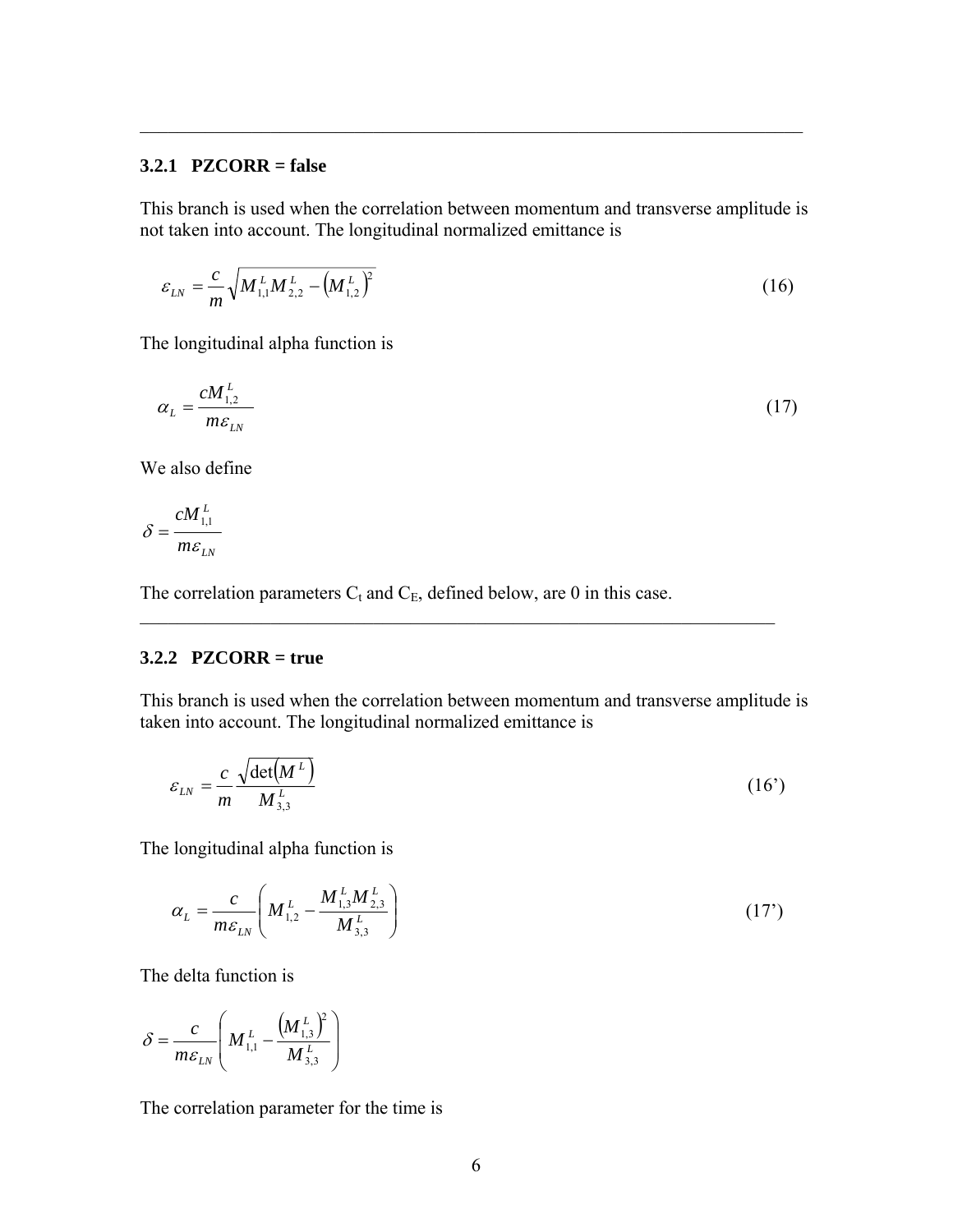$$
C_t = \frac{M_{1,3}^L}{M_{3,3}^L} \tag{18}
$$

while the correlation parameter for the energy is

$$
C_E = \frac{M_{2,3}^L}{M_{3,3}^L} \tag{19}
$$

 $\mathcal{L}_\mathcal{L} = \{ \mathcal{L}_\mathcal{L} = \{ \mathcal{L}_\mathcal{L} = \{ \mathcal{L}_\mathcal{L} = \{ \mathcal{L}_\mathcal{L} = \{ \mathcal{L}_\mathcal{L} = \{ \mathcal{L}_\mathcal{L} = \{ \mathcal{L}_\mathcal{L} = \{ \mathcal{L}_\mathcal{L} = \{ \mathcal{L}_\mathcal{L} = \{ \mathcal{L}_\mathcal{L} = \{ \mathcal{L}_\mathcal{L} = \{ \mathcal{L}_\mathcal{L} = \{ \mathcal{L}_\mathcal{L} = \{ \mathcal{L}_\mathcal{$ 

In both cases the longitudinal beta function is defined as

$$
\beta_L = \frac{c \delta \langle p_z \rangle^3}{m^2 + \langle p_z \rangle^2} \tag{20}
$$

The standard deviation of the energy distribution is also computed a second way, taking the momentum-transverse amplitude correlation into account

$$
\sigma_{Ec} = \sqrt{M_{2,2}^L - C_E^2 M_{3,3}^L}
$$
 (21)

#### **3.3 Third loop over particles**

The third loop in EMIT is used to compute particle densities in fixed phase space volumes. The total number of accepted particles is

$$
n_0 = \sum_{i=1}^{N} w_i \tag{22}
$$

The position and momentum vectors are corrected for their mean values, as above in section 3.2. A corrected time variable is computed for each particle from

$$
t_c = t - \langle t \rangle - C_t \Big( A_T^2 - \Big\langle A_T^2 \Big\rangle \Big)
$$

Likewise, a corrected energy variable is computed for each particle from

$$
E_c = E - \langle E \rangle - C_E \Big( A_T^2 - \langle A_T^2 \rangle \Big)
$$